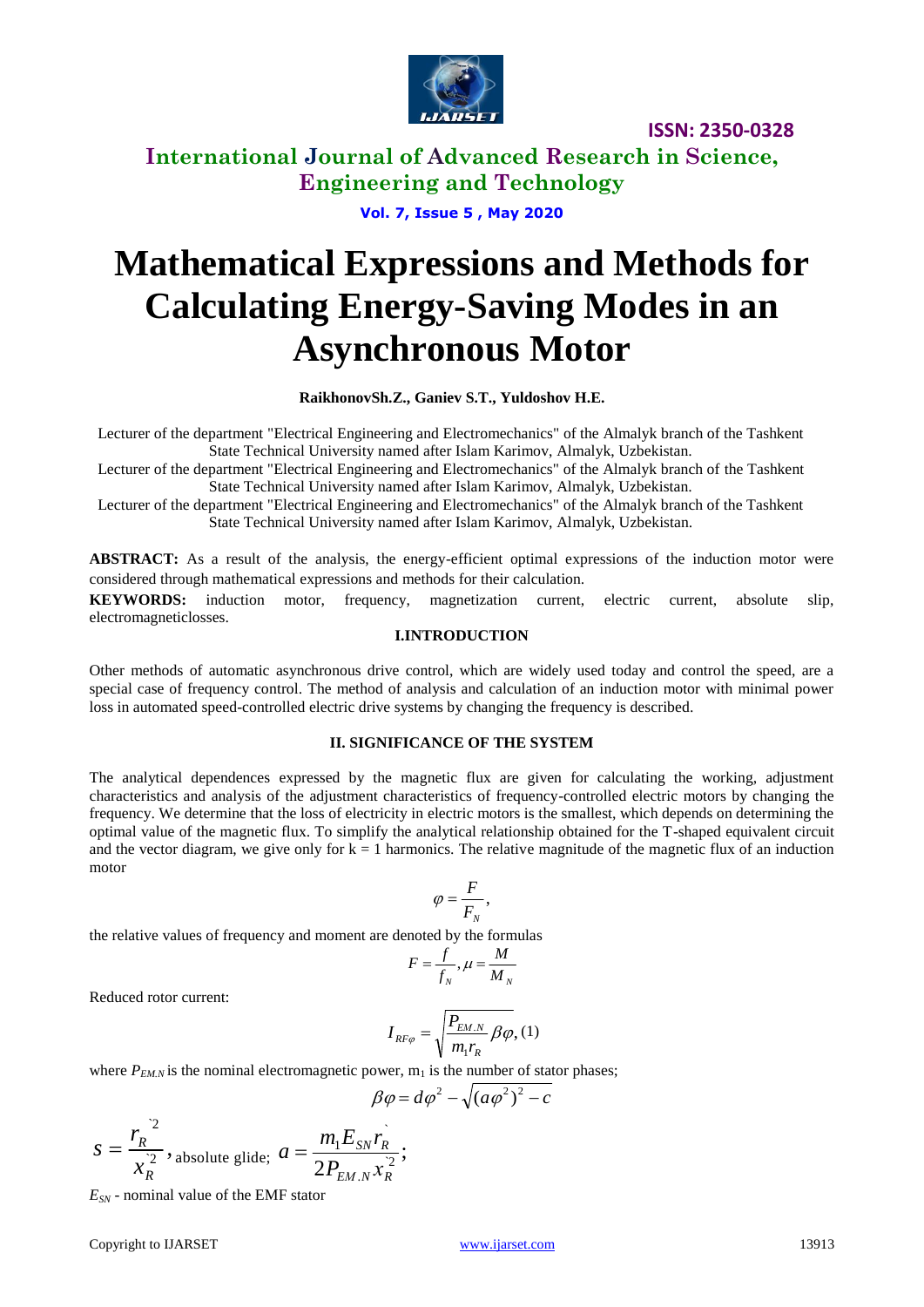

**International Journal of Advanced Research in Science, Engineering and Technology**

### **Vol. 7, Issue 5 , May 2020**

Magnetic current 
$$
I_{OF,\varphi} = \frac{E_{ON} F \varphi}{\sqrt{r_{O1}^2 + x_{O1}^2 \gamma}}
$$
. (2)

Active and inductive resistances of the magnetic circuit are determined from equation (2):

$$
r_{OF,\varphi} = \frac{r_{\mu}F - \sqrt{(r_{\eta}F - 4x_{OF,\varphi})^2}}{2}
$$

here  $x_{OF,\varphi} = F \sqrt{\frac{E_{SN}\varphi}{I^2} - \left(\frac{\Delta T_{PN}\varphi}{m I^2}\right)^2}$ J  $\backslash$  $\overline{\phantom{a}}$  $\setminus$  $F = F \sqrt{\frac{E_{SN}^2 \varphi^2}{I_{O\varphi}^2}} - \left(\frac{\Delta P_{PN} \varphi}{m_1 I_O^2}\right)$ 2 2 2  $\sim$ <sup>2</sup> , *OF PN O*  $S_{OF,\varphi} = F \sqrt{\frac{L_{SN}\varphi}{I_{O\varphi}^2}} - \left(\frac{\Delta T_{P\varphi}}{m_1 I}\right)$ *P I*  $x_{OF, \varphi} = F$ <sup> $\left| \frac{E_{SN}^2 \varphi^2}{2} - \frac{\Delta P_{PN} \varphi}{2} \right|$ </sup> 'φ ,ç

*P*<sub>*PN*</sub> - nominal losses in motor steel At  $I_{OF}$  -  $F = 1$  (determined by the magnetization characteristic)  $K = 1,315$  is a coefficient depending on the steel grade of the magnetic system of the induction motor.

$$
\text{stator current } I_{SF,\varphi} = E_{SN,\varphi} \sqrt{\frac{(x_{OF,\varphi} + x_R^2 F)^2 + (r_{OF,\varphi} + \frac{r_R^2 F}{\beta \gamma})^2}{(r_{OF,\varphi} + x_{OF,\varphi}^2)(\frac{r_R^2}{\beta^2 \varphi} + x_R^2)}}, \tag{3}
$$

slip  $s_{F,\varphi} = \frac{\beta \varphi}{F}$ .  $\phi =$ 

### **III. LITERATURE SURVEY**

Electromagnetic loss:

loss:  
\n
$$
\Delta P_{SM.F.\varphi} = m_1 r_S E_{SN.\varphi}^2 \frac{(x_{OF.\varphi} + x_{\mu F})^2 + \left(r_{OF.\varphi} + \frac{r_R F}{\beta \varphi}\right)^2}{(r_{OF.\varphi}^2 + x_{OF.\varphi}^2) \left(\frac{r_R^2}{\beta^2 \varphi} + x_R^2\right)} + \Delta P_{EM.N} \beta_\gamma + \Delta P_{PM} \varphi^2 F^K. (4)
$$

Total losses

$$
\sum \Delta P_{F,\varphi} = E_{SN,\varphi}^2 \left( m_1 r_S + \frac{\Delta P_{ofadd,N}}{I_{S,N}^2} \right) \frac{(x_{OF,\varphi} + x_R^2 F)^2 + \left( r_{OF,\varphi} + \frac{r_R^2 F}{\beta \varphi} \right)^2}{(r_{OF,\varphi}^2 + x_{OF,\varphi}^2) \left( \frac{r_R^2}{\beta^2 \varphi} + x_R^2 \right)} + \Delta P_{EM,N} \beta_\gamma + (5)
$$

$$
\Delta P_{P.N} \varphi^2 F^K + M_N \omega_N (F - \beta_\gamma),
$$

where *ICN, ωN, MN, ΔPof additional N* - stator current, speed, mechanical moment and additional losses. Useable power  $P_{useableF,\varphi} = M_N \omega_{ON} (F - \beta_{\gamma}),$  (6)

where  $M_N$  is the rated torque on the motor shaft Required power

the rated torque on the motor shaft  
\nwer  
\n
$$
P_{NF,\varphi} = E_{ON}^2 \left( m_1 r_s + \frac{\Delta P_{\text{spaddN}}}{I_{SM}^2} \right) \varphi^2 \frac{(x_{OF,\varphi} + x_{\mu F}^2)^2 + \left( r_{OF,\varphi} + \frac{r_R^2 F}{\beta \varphi} \right)}{(r_{OF,\varphi}^2 + x_{OF,\varphi}^2) \left( \frac{r_R^2}{\beta^2 \varphi} + x_R^2 \right)} + \Delta P_{EM,N} F + \Delta P_{P,N} \varphi^2 F^K (7)
$$

Expression of efficiency and power factor using an engine:

of efficiency and power factor using an engine:  
\n
$$
\eta_{F,\varphi} = \frac{P_{useableF\varphi}}{P_{NF,\varphi}} = \frac{M_N \omega_{ON} (F - \beta_{\varphi}) (x_{OF,\varphi} + x_R^2 F)^2 + (r_{OF,\varphi} + \frac{r_R^2 F}{\beta_{\varphi}})^2}{\Delta P_{EM,N} F + \Delta P_{P,N} \varphi^2 F^2 + E_{SN}^2 \varphi^2 (m_1 r_S + \frac{\Delta P_{ofadd,N}}{I_{SH}^2}) (r_{OF,\varphi}^2 + x_{OF,\varphi}^2) (\frac{r_R^2 F}{\beta \varphi} + x_R^2)}
$$
\n(8)

Copyright to IJARSET [www.ijarset.com](http://www.ijarset.com/) 13914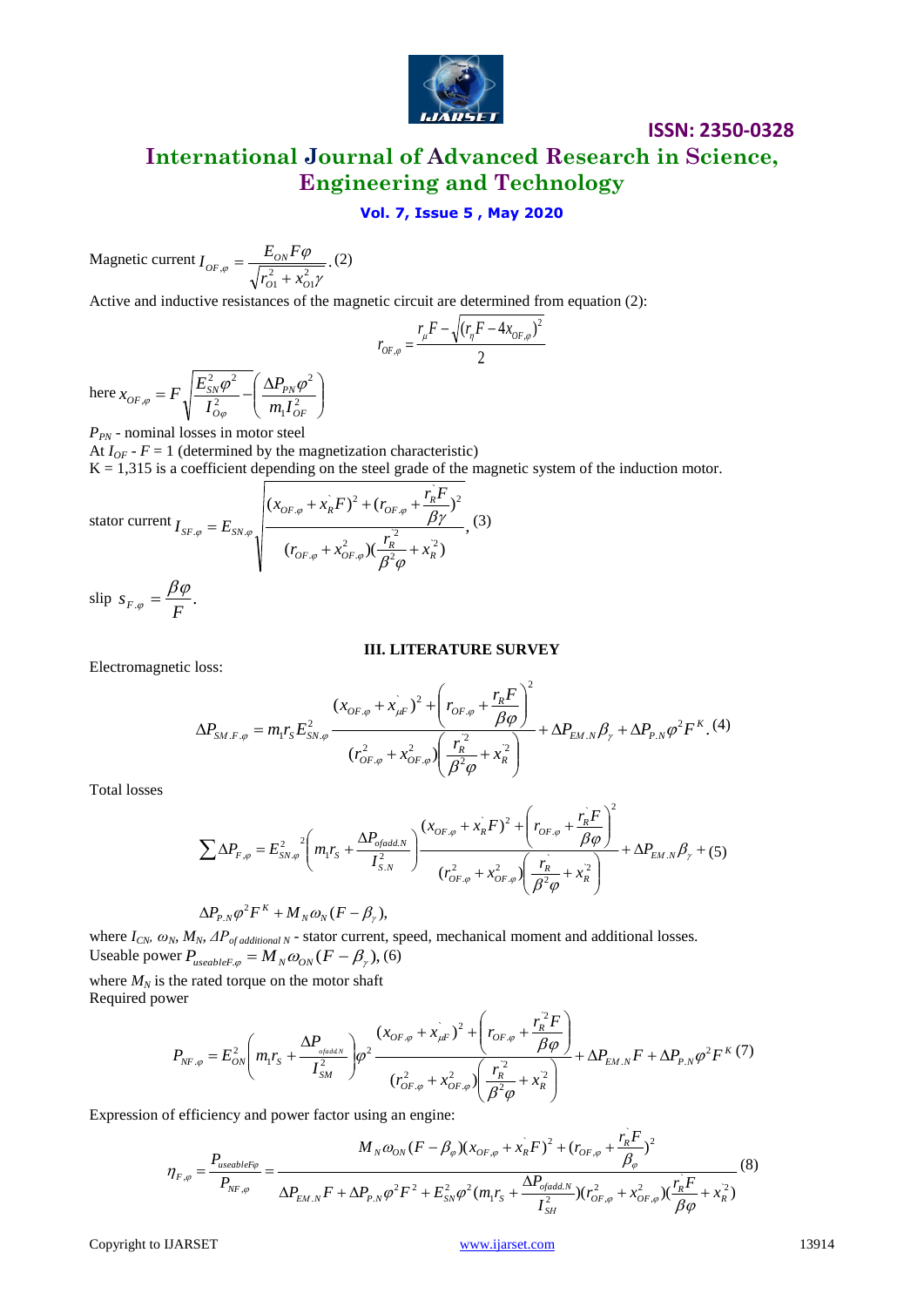

# **International Journal of Advanced Research in Science, Engineering and Technology**

$$
\mathbf{Vol. 7, Issue 5, May 2020}
$$
\n
$$
\cos \varphi_{F,\varphi} = \frac{P_{NF,\varphi}}{m_1 U I_{SF,\varphi}} = \left[ \frac{E_{SN\varphi}(m_1 r_S + \frac{\Delta P_{E,N}}{I_{SN}^2})(x_{OF,\varphi} + x_{RF}^2)^2 + (r_{OF,\varphi} + \frac{r_{RF}^2}{\beta \varphi})^2}{m_1 U (r_{OF,\varphi} + x_{OF,\varphi}^2)(\frac{r_R^2}{\beta \varphi} + x_R^2)} + \frac{\Delta P_{EM,N} F + \Delta P_{P,N} \varphi^2 F^K}{m_1 U E_{SN,\varphi}} \right] \times \frac{(r_{OF,\varphi}^2 + x_{OF,\varphi}^2) \left(\frac{r_R^2}{\beta \gamma} + x_R^2\right)}{x} \tag{9}
$$
\n
$$
\times \sqrt{\frac{(r_{OF,\varphi}^2 + x_{OF,\varphi}^2) \left(\frac{r_R^2}{\beta \gamma} + x_R^2\right)^2}{(x_{OF,\varphi} + x_R^2 F)^2 + \left(r_{OF,\varphi} + \frac{r_R^2 F}{\beta \varphi}\right)^2}}
$$
\nEnergy indicator

rgy

$$
\eta_{F,\varphi}\cos\varphi_{F,\varphi} = \frac{P_{NF,\varphi}}{m_1UI_{SF,\varphi}} = \frac{M_N\omega_{ON}(F-\beta\varphi)}{m_1UE_{SN}\varphi}x \sqrt{\frac{(r_{OF,\varphi}^2 + x_{OF,\varphi}^2)\left(\frac{r_R^2}{\beta_{\varphi}^2} + x_R^2\right)}{(x_{OF,\varphi} + x_{RF}^2) + \left(r_{OF,\varphi} + \frac{r_p^1F}{\beta\varphi}\right)^2}} (10)
$$

### **IV. METHODOLOGY**

The voltage *U* corresponding to certain values of *F* and *φ* can be determined as follows:

$$
U = \sqrt{2x_s^2 F^2 I_{SF,\varphi}^2 - A_{F,\varphi} + (2x_s^2 F I_{SF,\varphi}^2 - A_{F,\varphi})^2 - A_{F,\varphi}^2 - \frac{4}{m_1^2} x_s^2 F^2 P_{NF,\varphi}^2}
$$
(11)

here  $A_{F,\varphi} = I_{SF,\varphi}^2 (x_S^2 F^2 + r_S^2) - E_{SN}^2 F^2 \varphi^2 - \frac{2}{m} r_S P_{NF,\varphi}$ .

The optimal value of current  $\varphi$ <sub>opt</sub> for different frequencies *F* can be determined analytically with sufficient accuracy (error of not more than 2%) without studying the function  $AP_{EMF}\varphi = \psi(\varphi)$ .

In this case, the square of the stator current of the induction motor is equal to the sum of the square of the rotor current and the square of the magnetic current.

$$
I_{SF,\varphi}^2 = I_{R\varphi}^2 + I_{O\varphi}^2(12)
$$

The reduced rotor current is inversely proportional to the magnetic flux.

$$
I_{R\varphi}^{\dagger} = \frac{\Delta P_{EM.N}}{m_1 E_{SN} \varphi}, \ (13)
$$

To express the magnetization squared current by magnetic flux, we use the formula given in 2:

$$
I_{O\varphi}^{2} = I_{ON}^{2} \frac{\gamma^{2}}{K_{M} - (K_{M} - 1)^{2} \varphi}, (14)
$$

where  $K_M$  is the selection coefficient for the right side of the  $I^2$  OX curve, to be more precise. Based on the above initial cases, we obtain an approximate expression of electromagnetic loss:

$$
\Delta P_{EM.\varphi} = \frac{B}{\varphi^2} + C \frac{\gamma^2}{K_M (K_M - 1)\varphi^2} + D\varphi^2 F^2, (15)
$$

here  $B = (r_s + r_R) \Delta P_{E\tilde{E} \cup N} / m_1 E_{SN}^2 : C = 3r_s^2 I_{OH}^2 : D = \Delta P_{PN}$ .

Taking the result of the stream from the 14th expression and making it equal to zero, we make some changes:\n
$$
\frac{1}{2} \times \frac{1}{2} = \frac{1}{2} \times \frac{1}{2} = \frac{1}{2} \times \frac{1}{2} = \frac{1}{2} \times \frac{1}{2} = \frac{1}{2} \times \frac{1}{2} = \frac{1}{2} \times \frac{1}{2} = \frac{1}{2} \times \frac{1}{2} = \frac{1}{2} \times \frac{1}{2} = \frac{1}{2} \times \frac{1}{2} = \frac{1}{2} \times \frac{1}{2} = \frac{1}{2} \times \frac{1}{2} = \frac{1}{2} \times \frac{1}{2} = \frac{1}{2} \times \frac{1}{2} = \frac{1}{2} \times \frac{1}{2} = \frac{1}{2} \times \frac{1}{2} = \frac{1}{2} \times \frac{1}{2} = \frac{1}{2} \times \frac{1}{2} = \frac{1}{2} \times \frac{1}{2} = \frac{1}{2} \times \frac{1}{2} = \frac{1}{2} \times \frac{1}{2} = \frac{1}{2} \times \frac{1}{2} = \frac{1}{2} \times \frac{1}{2} = \frac{1}{2} \times \frac{1}{2} = \frac{1}{2} \times \frac{1}{2} = \frac{1}{2} \times \frac{1}{2} = \frac{1}{2} \times \frac{1}{2} = \frac{1}{2} \times \frac{1}{2} = \frac{1}{2} \times \frac{1}{2} = \frac{1}{2} \times \frac{1}{2} = \frac{1}{2} \times \frac{1}{2} = \frac{1}{2} \times \frac{1}{2} = \frac{1}{2} \times \frac{1}{2} = \frac{1}{2} \times \frac{1}{2} = \frac{1}{2} \times \frac{1}{2} = \frac{1}{2} \times \frac{1}{2} = \frac{1}{2} \times \frac{1}{2} = \frac{1}{2} \times \frac{1}{2} = \frac{1}{2} \times \frac{1}{2} = \frac{1}{2} \times \frac{1}{2} = \frac{1}{2} \times \frac{1}{2} = \frac{1}{2} \times \frac{1}{2} = \frac{1}{2} \times \frac{1}{2} = \frac{1}{2} \times \frac{1}{2} = \frac{1}{2
$$

$$
\varphi^2 + \epsilon \varphi^2 + c_{\varphi} \varphi^2 + d_F \varphi^2 + e_{\varphi} = 0
$$
 (16)

here  $g = \frac{2R}{\lambda - \sum_{k=1}^{K} G_k}$ ;  $C_F = \frac{C I_{\mu} + D I_{\mu} + D \left(\frac{R}{\mu} - 1\right)}{2}$ ;  $(K_u - 1)$  $(K_u - 1)$ ; 1 2 2 2  $\overline{a}$  $+DF^{k}K_{u}^{2}-B(K_{u} =$  $\overline{a}$  $=$  $_{\mu}$  $\mu$  - - - -  $\mu$  -  $\mu$  $DF^{K}(K)$  $cr_{\mu} + DF^k K_{\mu}^2 - B(K^2)$ *c К К*  $\theta = \frac{2R}{1 - V}$ ;  $c_F = \frac{C \mu + D}{D F}$ *k F*

$$
d_F = \frac{2BK_{\mu}}{DF^k(K_{\mu}-1)}; e_F = \frac{B}{DF^K}\left(\frac{K_{\mu}^2}{K_{\mu}-1}\right);
$$